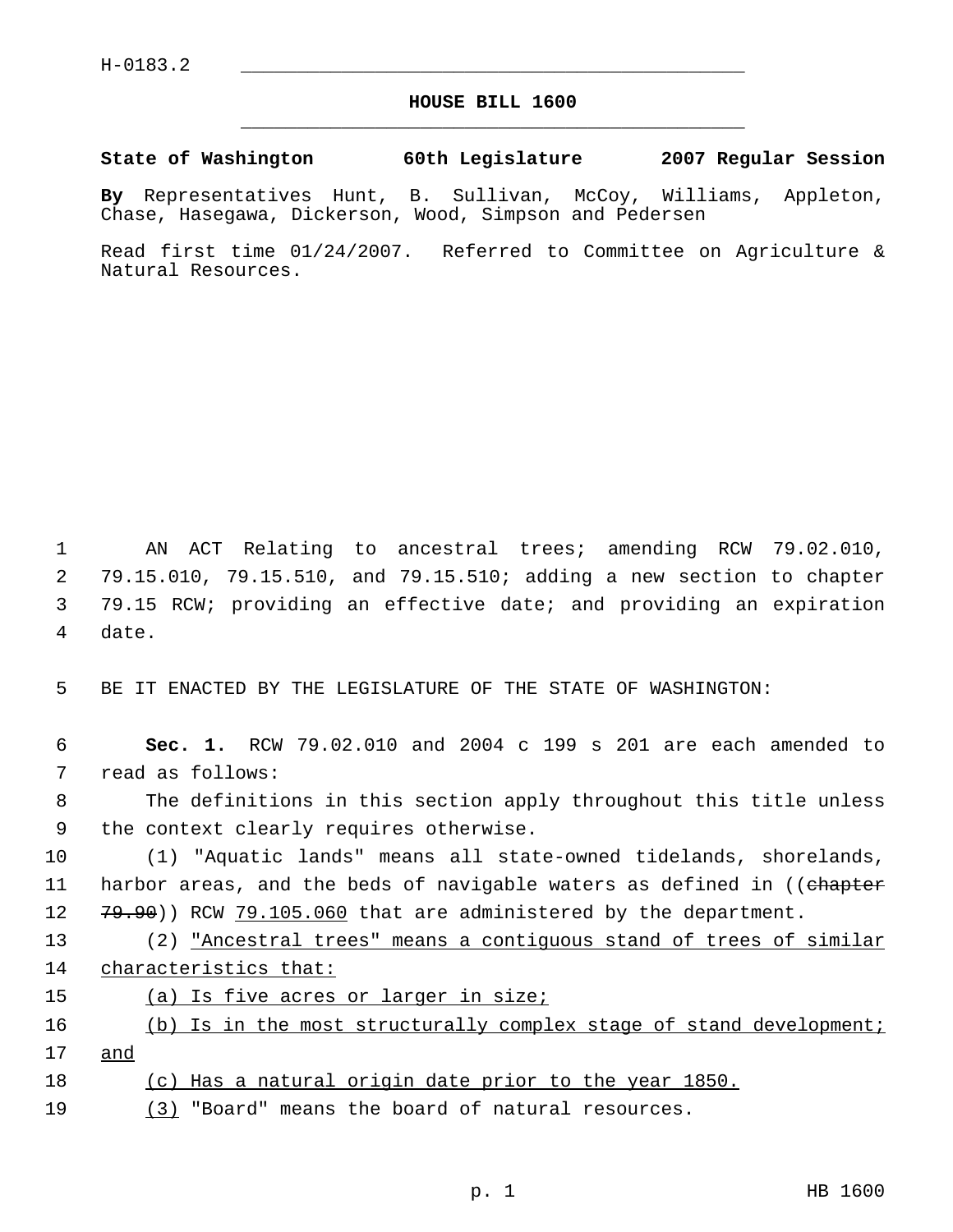1  $((+3))$   $(4)$  "Commissioner" means the commissioner of public lands.

 ( $(\frac{4}{4})$ ) (5) "Community and technical college forest reserve lands" means lands managed under RCW 79.02.420.

 (( $\left(\frac{5}{5}\right)$ ) (6) "Department" means the department of natural resources.  $((+6))$  (7) "Improvements" means anything considered a fixture in law placed upon or attached to lands administered by the department that has changed the value of the lands or any changes in the previous condition of the fixtures that changes the value of the lands.

9  $((\langle 7\rangle) )$  (8) "Land bank lands" means lands acquired under RCW 79.19.020.

 $((\lbrace 8 \rbrace))$  (9) "Person" means an individual, partnership, corporation, association, organization, cooperative, public or municipal corporation, or agency of a federal, state, or local governmental unit, however designated.

15  $((+9))$  (10) "Public lands" means lands of the state of Washington administered by the department including but not limited to state lands, state forest lands, and aquatic lands.

18 (( $(10)$ )) (11) "State forest lands" means lands acquired under RCW 79.22.010, 79.22.040, and 79.22.020.

20  $((+11))$   $(12)$  "State lands" includes:

 (a) School lands, that is, lands held in trust for the support of 22 the common schools;

 (b) University lands, that is, lands held in trust for university purposes;

 (c) Agricultural college lands, that is, lands held in trust for 26 the use and support of agricultural colleges;

 (d) Scientific school lands, that is, lands held in trust for the establishment and maintenance of a scientific school;

 (e) Normal school lands, that is, lands held in trust for state normal schools;

 (f) Capitol building lands, that is, lands held in trust for the purpose of erecting public buildings at the state capital for legislative, executive, and judicial purposes;

 (g) Institutional lands, that is, lands held in trust for state charitable, educational, penal, and reformatory institutions; and

 (h) Land bank, escheat, donations, and all other lands, except aquatic lands, administered by the department that are not devoted to or reserved for a particular use by law.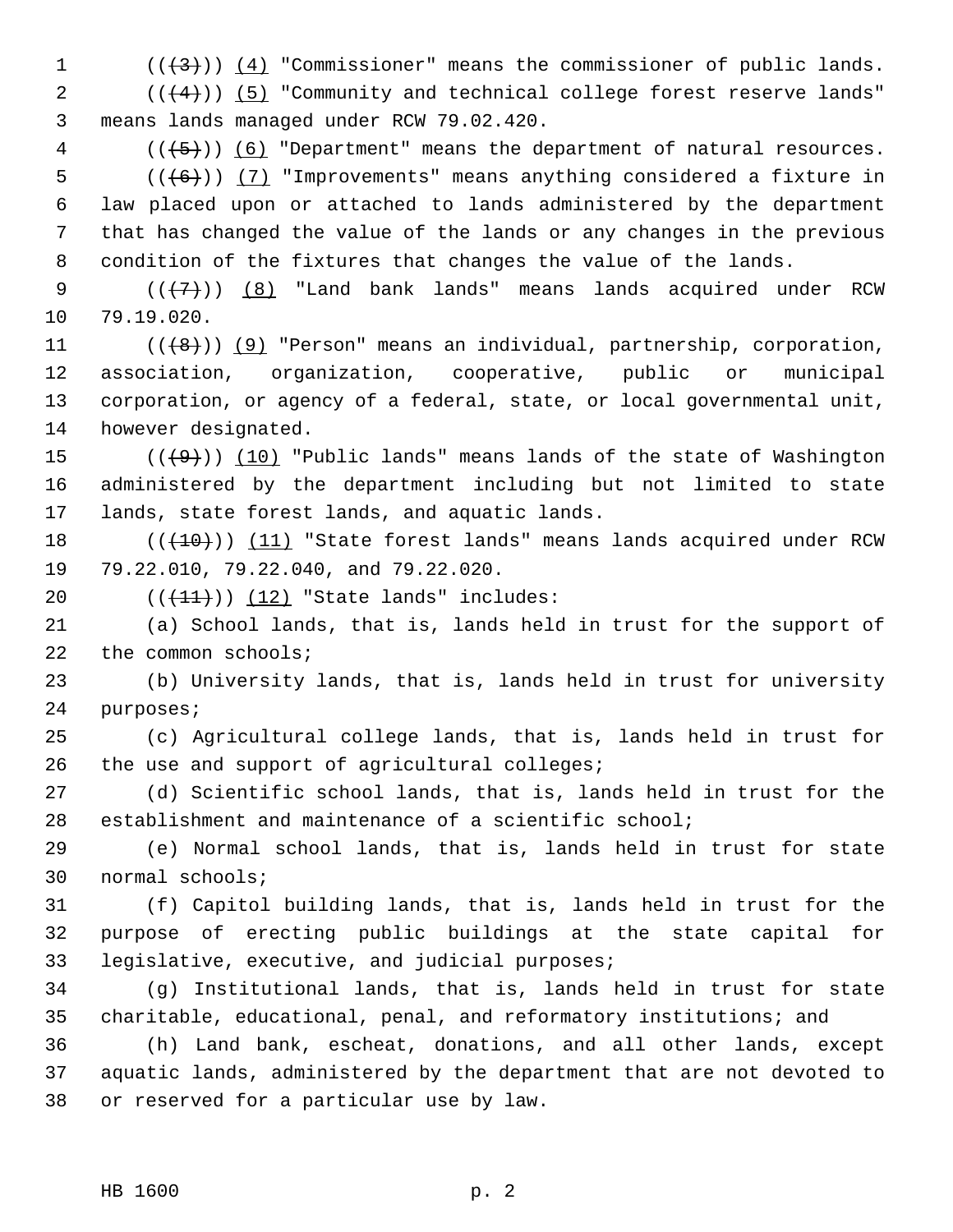$((+2)^n)$   $(13)$  "Valuable materials" means any product or material on the lands, such as forest products, forage or agricultural crops, stone, gravel, sand, peat, and all other materials of value except mineral, coal, petroleum, and gas as provided for under chapter 79.14 RCW.

 **Sec. 2.** RCW 79.15.010 and 2003 c 334 s 331 are each amended to read as follows:

 (1) Except as provided in section 3 of this act, valuable materials situated upon state lands and state forest lands may be sold separate from the land, when in the judgment of the department, it is for the best interest of the state so to sell the same.

 (2) Sales of valuable materials from any university lands require: (a) The consent of the board of regents of the University of Washington; or

(b) Legislative directive.

 (3) When application is made for the purchase of any valuable materials, the department shall appraise the value of the valuable materials if the department determines it is in the best interest of the state to sell. No valuable materials shall be sold for less than the appraised value thereof.

 NEW SECTION. **Sec. 3.** A new section is added to chapter 79.15 RCW to read as follows:

 (1) The department may not offer for sale, sell, or harvest any ancestral trees located on public lands west of the crest of the Cascade mountains, unless:

 (a) The operation is specifically authorized by the board prior to sale or harvest, consistent with this section; or

 (b) The operation is conducted solely within the borders of the Olympic experimental state forest and is consistent with the research objectives of the Olympic experimental state forest.

 (2) The board may only authorize the sale or harvest of ancestral trees located on public lands after making a formal finding that some harvest is necessary to preserve the health and safety of other ancestral trees in the immediate area, to protect public safety, to enhance overall forest health in the stand containing the ancestral trees, or to meet the demands of other special circumstances.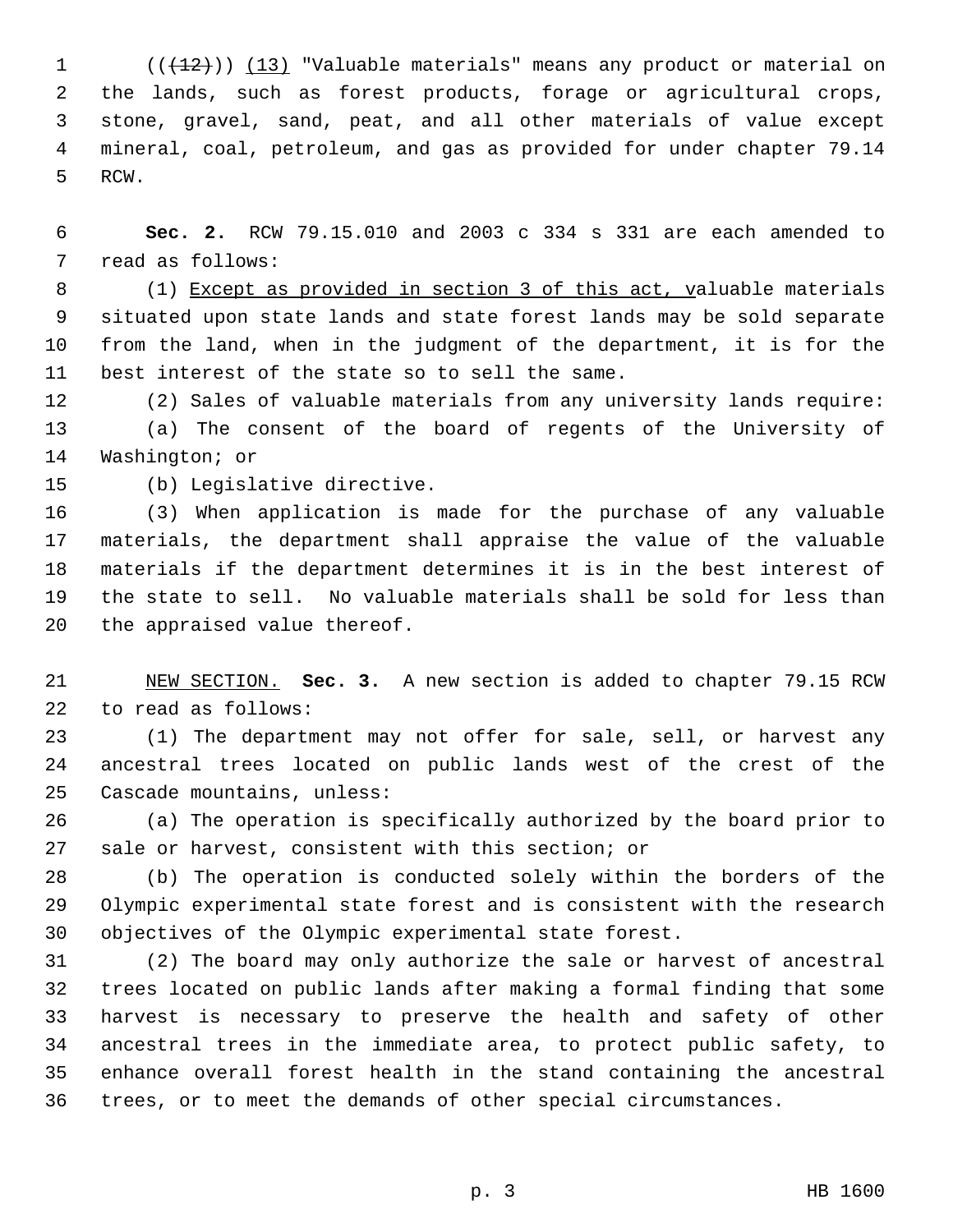(3) It is the intent of the legislature that the appropriate trust receive full market value compensation for permanent protection of ancestral trees pursuant to this section. To achieve this intent, the board shall prioritize lands containing ancestral trees for either transfer out of trust status or another means of securing compensation for permanent protection of ancestral trees. In either case the board must ensure that:

 (a) The appropriate trust will receive full market value for the transferred lands;

 (b) The transfer is in the best interest of the trust being managed; and

 (c) The ancestral trees transferred from trust status remain in an ownership compatible with permanent protection.

 **Sec. 4.** RCW 79.15.510 and 2004 c 218 s 6 are each amended to read as follows:

 (1) The department may establish a contract harvesting program for 17 directly contracting for the removal of timber, consistent with section 18 3 of this act, and other valuable materials from state lands and for conducting silvicultural treatments consistent with RCW 79.15.540.

 (2) The contract requirements must be compatible with the office of financial management's guide to public service contracts.

 (3) The department may not use contract harvesting for more than ten percent of the total annual volume of timber offered for sale. However, volume removed primarily to address an identified forest health issue under RCW 79.15.540 may not be included in calculating the ten percent annual limit of contract harvesting sales.

 **Sec. 5.** RCW 79.15.510 and 2003 c 313 s 3 are each amended to read as follows:

 (1) The department may establish a contract harvesting program by 30 directly contracting for the removal of timber, consistent with section 31 3 of this act, and other valuable materials from state lands.

 (2) The contract requirements must be compatible with the office of financial management's guide to public service contracts.

 (3) The department may not use contract harvesting for more than ten percent of the total annual volume of timber offered for sale.